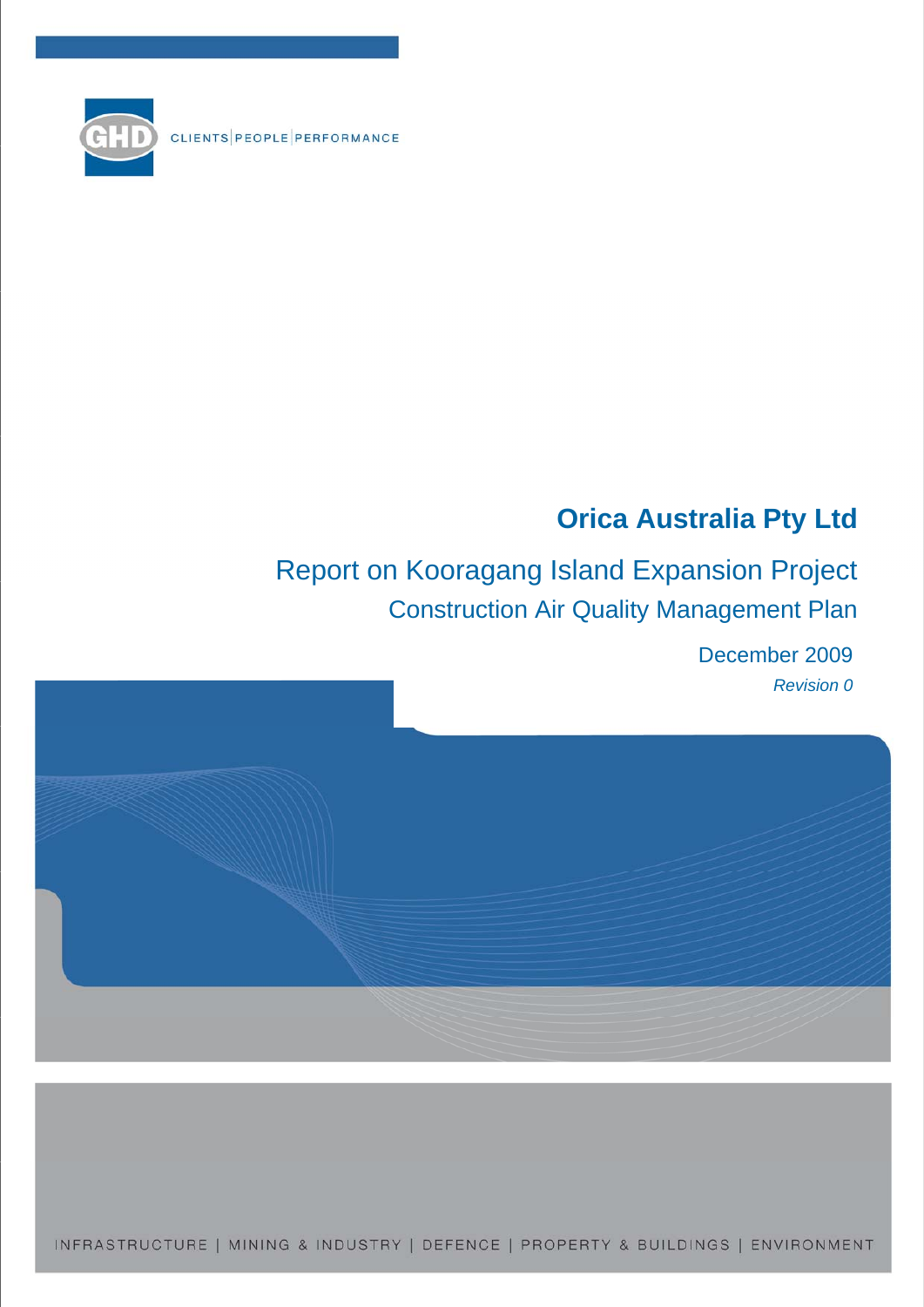

#### Document Status

| Rev<br>No.  | Author    | Reviewer   |           | Approved for Issue |           |              |
|-------------|-----------|------------|-----------|--------------------|-----------|--------------|
|             |           | Name       | Signature | Name               | Signature | Date         |
| $\mathbf 0$ | G.Collins | S.Anderson |           | S.Anderson         |           | $5 - 1 - 10$ |
|             |           |            |           |                    |           |              |
|             |           |            |           |                    |           |              |
|             |           |            |           |                    |           |              |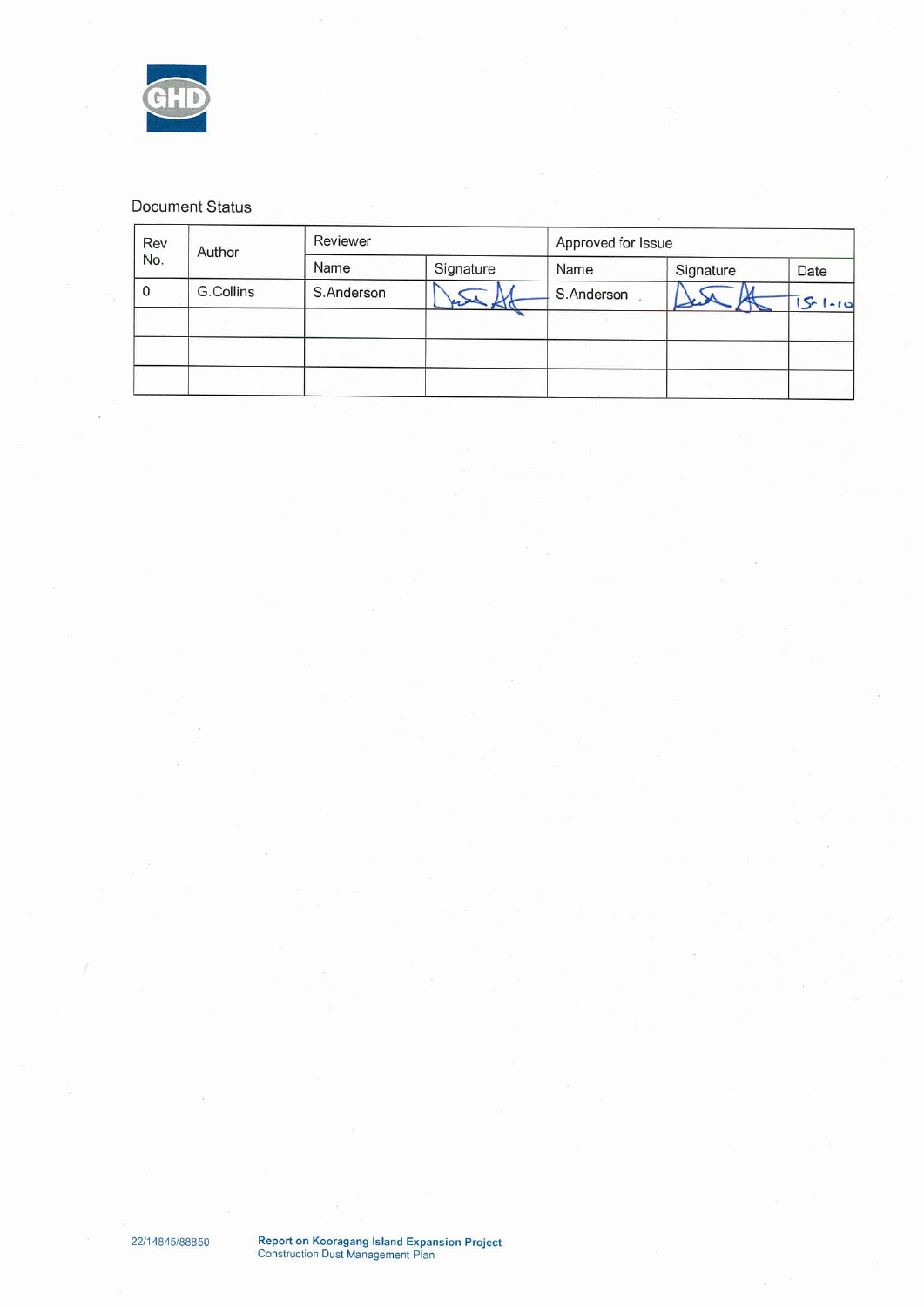

# **Contents**

|     |                                                             | 1                                                                                                                                                                                    |
|-----|-------------------------------------------------------------|--------------------------------------------------------------------------------------------------------------------------------------------------------------------------------------|
| 1.1 | Project Background                                          | 1                                                                                                                                                                                    |
| 1.2 | <b>Description of Project</b>                               | 1                                                                                                                                                                                    |
| 1.3 | Purpose                                                     | $\overline{c}$                                                                                                                                                                       |
| 1.4 | Objectives                                                  | $\overline{c}$                                                                                                                                                                       |
| 1.5 | Relevant Environmental Legislation, Guidelines and Policies | $\overline{c}$                                                                                                                                                                       |
| 1.6 | Minister for Planning's Conditions of Approval (MCoA)       | 3                                                                                                                                                                                    |
| 1.7 | <b>Sensitive Environmental Receivers</b>                    | 3                                                                                                                                                                                    |
|     |                                                             | $\overline{4}$                                                                                                                                                                       |
| 2.1 | <b>Potential Construction Air Quality Impacts</b>           | 4                                                                                                                                                                                    |
|     |                                                             | 6                                                                                                                                                                                    |
|     |                                                             | 8                                                                                                                                                                                    |
|     |                                                             | 11                                                                                                                                                                                   |
|     |                                                             | 12                                                                                                                                                                                   |
|     |                                                             | Introduction<br><b>Potential Construction Air Quality Impacts</b><br>Roles and Responsibilities<br>Air Quality Management Framework<br><b>Monitoring and Reporting</b><br>References |

## Table Index

| Table 2-1 | Proposed construction activities             | 4  |
|-----------|----------------------------------------------|----|
| Table 3-1 | Parties Involved in this Plan and Associated |    |
|           | <b>Responsibilities</b>                      | 6  |
| Table 4-1 | Requirements for Control of Air Quality      | 8  |
| Table 5-1 | Monitoring and Reporting Commitments         | 11 |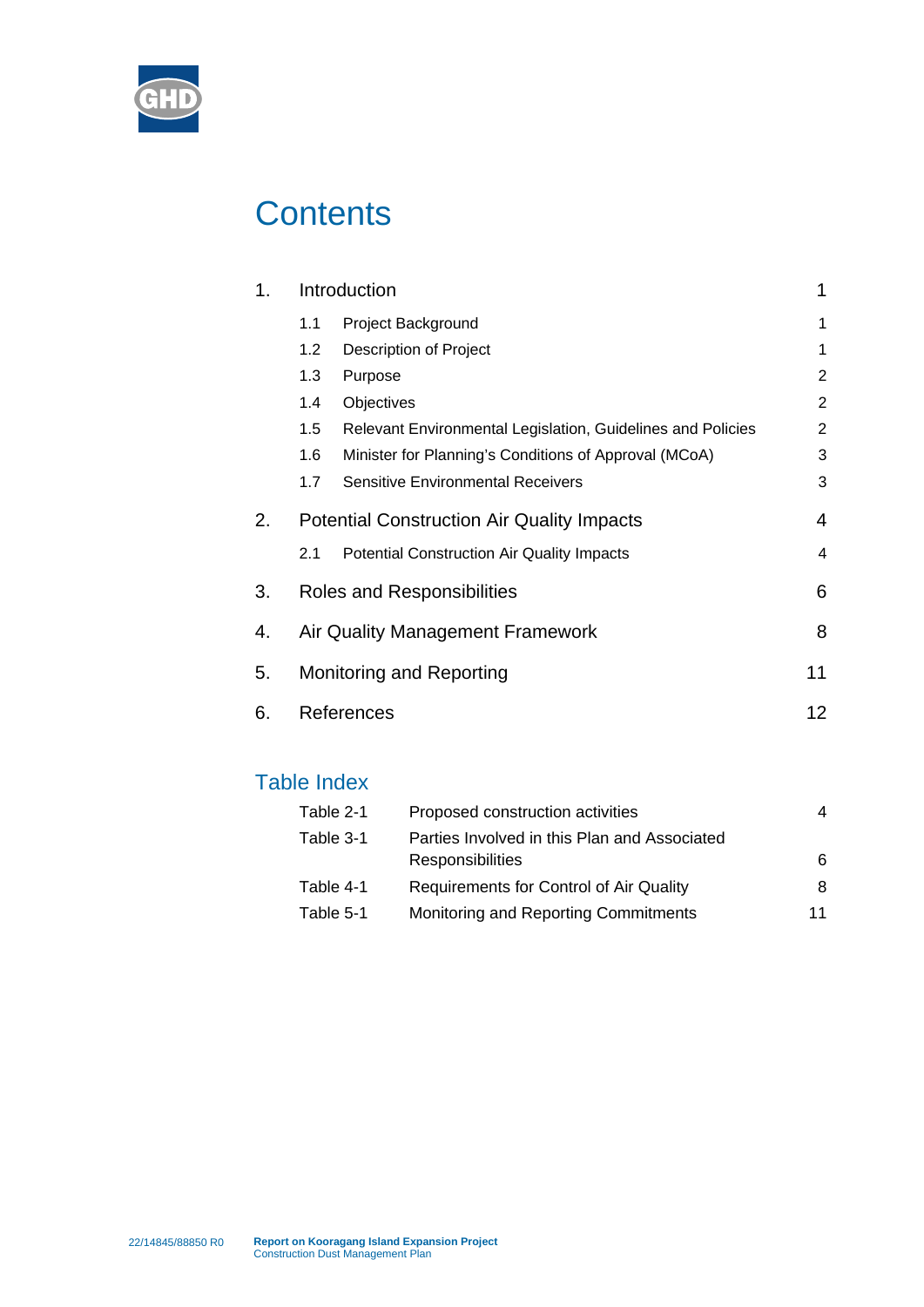

## 1. Introduction

### **1.1 Project Background**

Orica Australia Pty Ltd (Orica) has obtained approval from the NSW Minister for Planning for the expansion of its existing Ammonium Nitrate Production Facility located on Kooragang Island.

The proposed expansion of the ammonium nitrate facility would primarily require:

- ▶ An additional Nitric Acid Plant (NAP4).
- An additional Ammonium Nitrate Plant (ANP3).
- **Modification of the existing Ammonia Plant.**
- Additional storages for nitric acid, solid ammonium nitrate and ammonium nitrate solution.
- Upgrading of existing infrastructure such as cooling towers, air compressors, loading facilities, electrical systems, effluent treatment systems and the steam system.

Currently, ammonium nitrate (AN) is produced onsite as a precursor for use in the manufacture of commercial explosives for the mining and quarry industries. AN product is produced either in solution form or as one of three solid forms. Minor quantities of ammonia and nitric acid from the facility are also sold.

The Orica Kooragang Island Facility is located on the south-eastern most part of Kooragang Island, within the Port of Newcastle. The surrounding area is industrial. The nearest residential premises are located at Stockton, approximately 800m to the east of the facility.

### **1.2 Description of Project**

The proposed expansion includes the following:

- An upgrade to the existing Ammonia Plant to increase its capacity from 295 ktpa to 360 ktpa.
- Construction and operation of an additional Nitric Acid Plant (NAP4), which would produce approximately 260 ktpa of nitric acid, increasing the total capacity of the facility from approximately 345 ktpa to 605 ktpa.
- Construction and operation of an additional Ammonium Nitrate Plant (ANP3) to produce increased volumes of Ammonium Nitrate Solution (ANS) and the solid prilled product Nitropril®. The third Ammonium Nitrate Plant would enable the facility to increase its maximum capacity from 500 ktpa to 750 ktpa.
- Construction and operation of additional storages for nitric acid, solid ammonium nitrate and ammonium nitrate solution.
- Some additional infrastructure such as cooling towers, effluent treatment system and boiler.

The proposed expansion also includes construction of additional minor storage facilities and improvements to product loading facilities for road.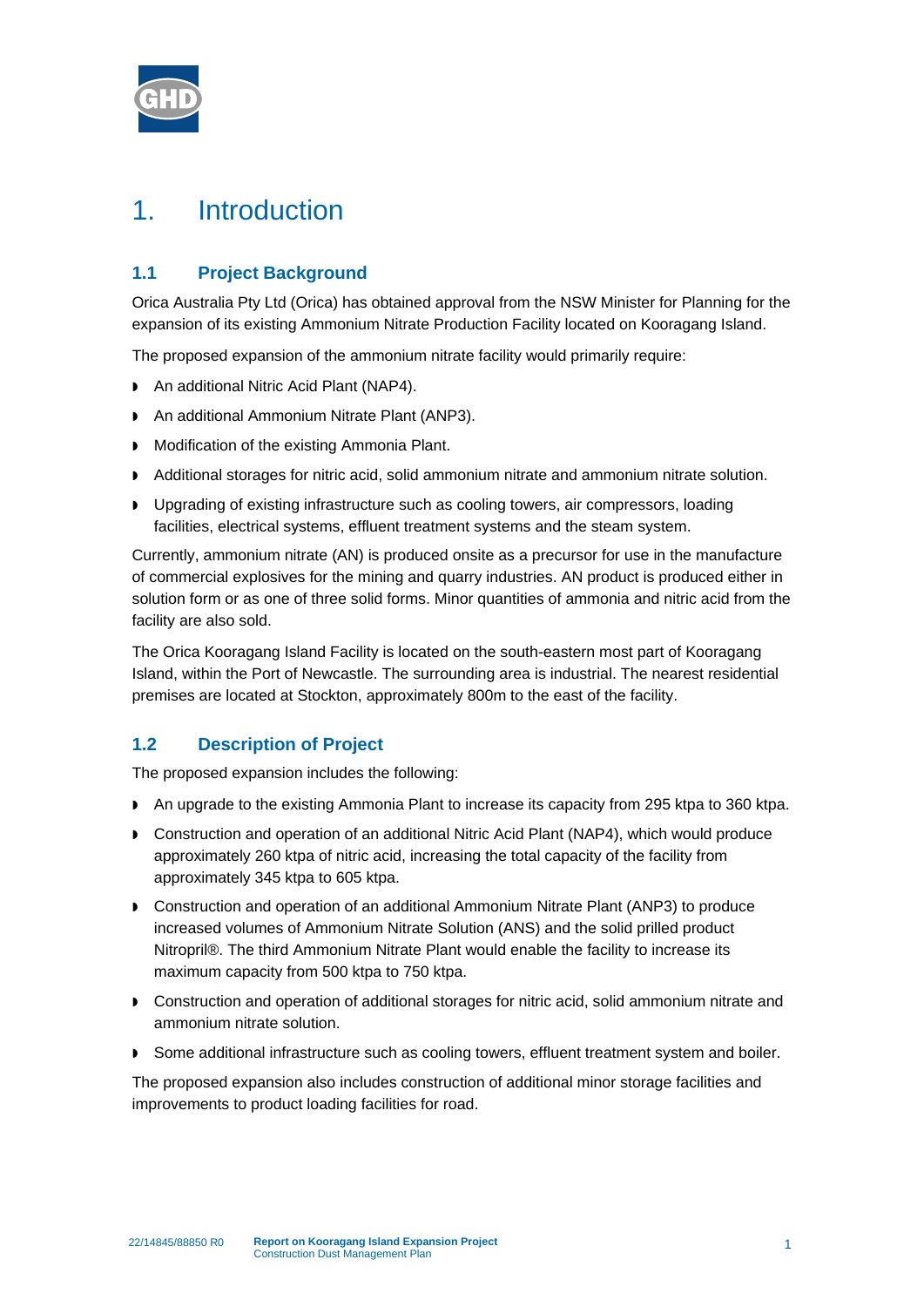

### **1.3 Purpose**

This Construction Air Quality Management Plan (CAQMP) for the Project has been prepared to specifically address mitigation and management of air quality impacts associated with the construction of the Project. This plan does not include requirements to address air quality during the operation of the Project.

### **1.4 Objectives**

The objectives of the CAQMP are to:

- Outline measures to minimise the impact of air quality, associated with the construction of the Project.
- **Highlight measures to protect the air quality amenity of nearby sensitive receivers (including** local residents).
- Allow the works to be planned, carried out and maintained to minimise air quality impacts on the surrounding area.

#### **1.5 Relevant Environmental Legislation, Guidelines and Policies**

Works on the Project site are required to be undertaken with consideration to environmental legislation and government guideline documents. Key environmental legislation, policies and guidelines relating to air quality management include:

- NSW *Protection of the Environment Operations Act* 1997 (POEO Act).
- DECC *Approved Methods for the Modelling and Assessment of Air Pollutants in New South Wales* (2005).
- **DECC** *Approved Methods for the Sampling and Analysis of Air Pollutants in New South Wales* (2007).
- **DECC Assessment and Management of Odour from Stationary Sources in New South Wales** (2006).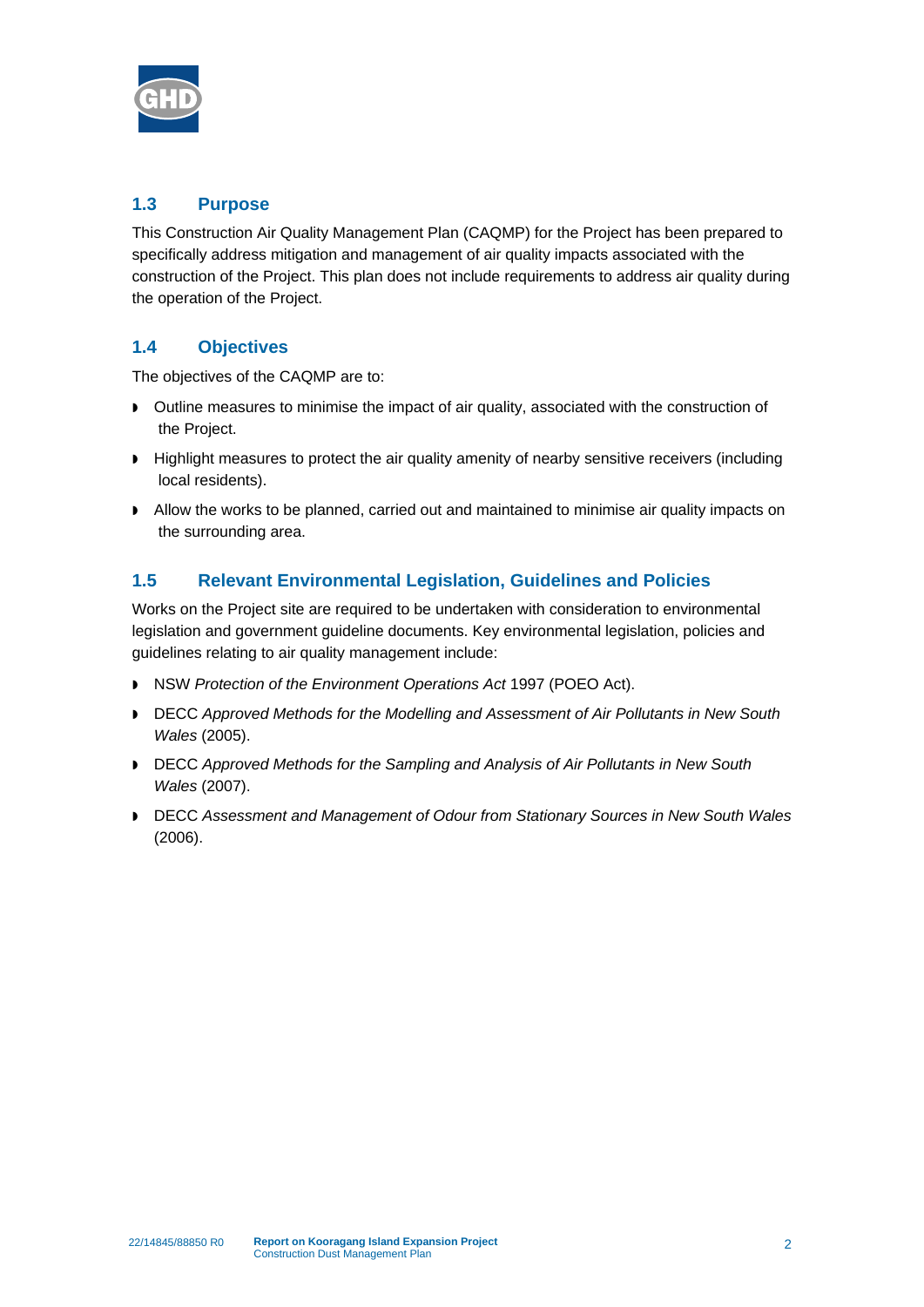

### **1.6 Minister for Planning's Conditions of Approval (MCoA)**

The Minister for Planning's Conditions of Approval (MCoA's) No. 08-0129 requires that the Project meet the following requirements in relation to construction air quality:

#### Mitigation

- 25. The Proponent shall carry out all reasonable and feasible measures to minimise dust generated by the Project.
- 26. During construction, the Proponent shall ensure that:
	- all trucks entering or leaving the Project Site with loads have their loads covered; and a)
	- b) trucks associated with the Project do not track dirt onto the public road network.

| Condition 25 | The Proponent shall carry out all reasonable and feasible<br>measures to minimise dust generated by the Project.                                                                                                                                          |  |
|--------------|-----------------------------------------------------------------------------------------------------------------------------------------------------------------------------------------------------------------------------------------------------------|--|
| Condition 26 | During construction, the Proponent shall ensure that:<br>All trucks entering or leaving the Project Site with loads have their<br>a)<br>loads covered; and<br>Trucks associated with the Project do not track dirt onto the public<br>b)<br>road network. |  |

#### **1.7 Sensitive Environmental Receivers**

The nearest identified potentially affected residential receivers within the vicinity of the Project are located on Stockton approximately 800 metres from the site. [Figure 1-1](#page-5-0) shows the location of the nearest residences to the site.



#### <span id="page-5-0"></span>**Figure 1-1 The Orica Kooragang Island Facility**

Source: Orica Environmental Assessment Report, AECOM 2009.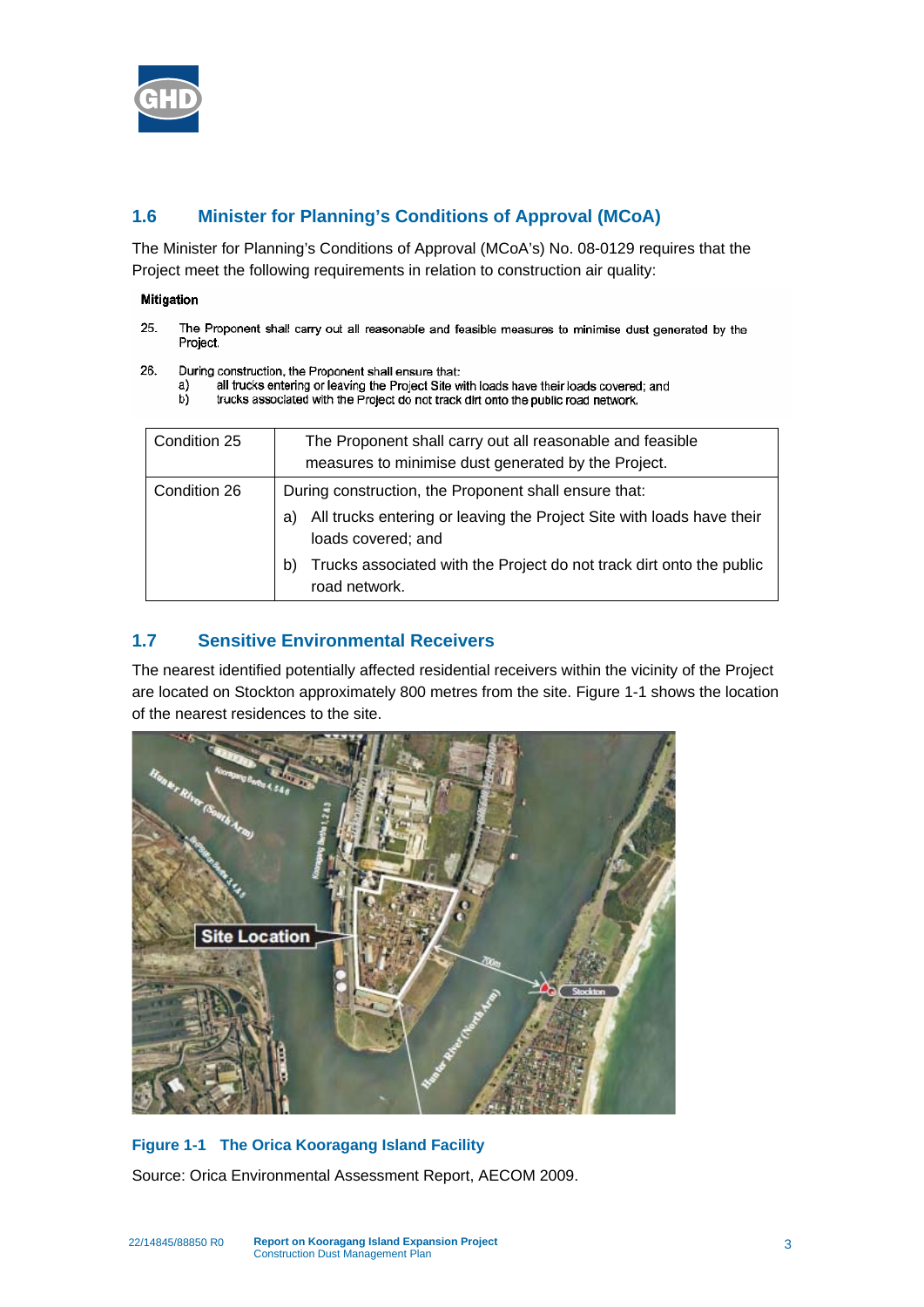

# 2. Potential Construction Air Quality Impacts

Once all approvals and licenses have been obtained, construction activities are proposed to take place in the following sequence:

| <b>Time Period</b> | <b>Works Milestone</b>                                          |
|--------------------|-----------------------------------------------------------------|
| Commencement       | Commence general Civil Works and set up construction facilities |
| $+5$ months        | Complete foundations                                            |
| $+7$ months        | Commence structural steelwork                                   |
| $+10$ months       | Commence mechanical erection                                    |
| $+16$ months       | Commence electrical and instrument work                         |
| $+19$ months       | Delivery of large equipment to site                             |
| $+25$ months       | Complete construction                                           |
| $+28$ months       | Complete commissioning                                          |

#### **Table 2-1 Proposed construction activities**

Construction activities involving ground disturbance and with the potential to produce air quality impacts include:

- Site establishment.
- Earthworks.
- Heavy vehicle movements.
- Sheet Piling.
- Piling.
- **D** Civil works including foundations.
- Service relocations.
- Mechanical works.
- Construction of buildings.
- Installation of pipework.

#### **2.1 Potential Construction Air Quality Impacts**

Construction activities have the potential to produce air quality impacts on surrounding sensitive receivers. Potential impacts include:

- Airborne dust settling on people's property.
- Aesthetic affects as people see the dust.
- **Exhaust fumes from construction machinery.**
- Mud transported onto road surfaces where it can dry and then be disturbed by vehicles.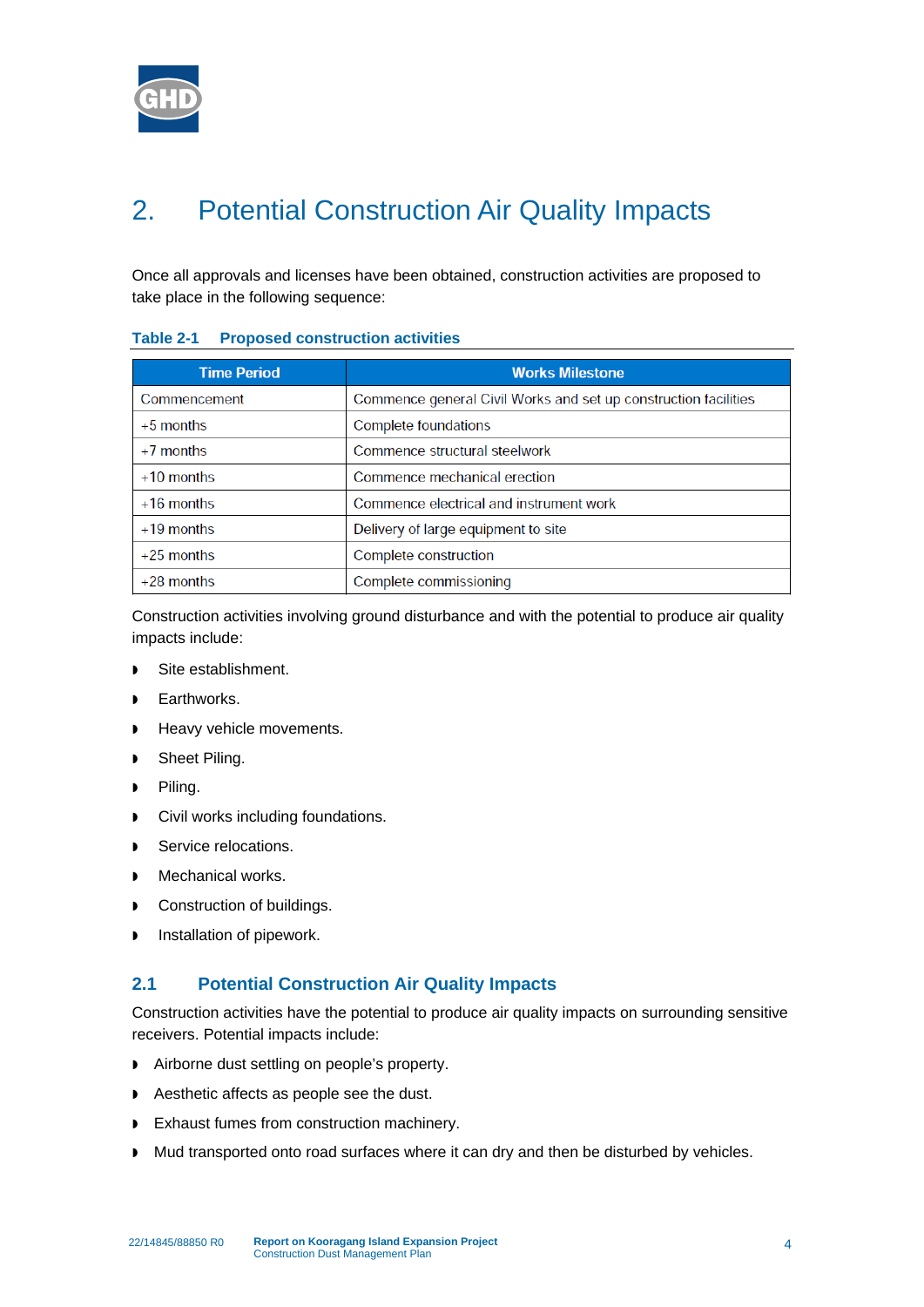

As the nearest sensitive receiver is approximately 800 metres to the east of the site, construction activities are not expected to produce dust or air quality impacts at these residences. Regardless, potential construction air quality impacts would be minimised and managed as part of the CSEMP.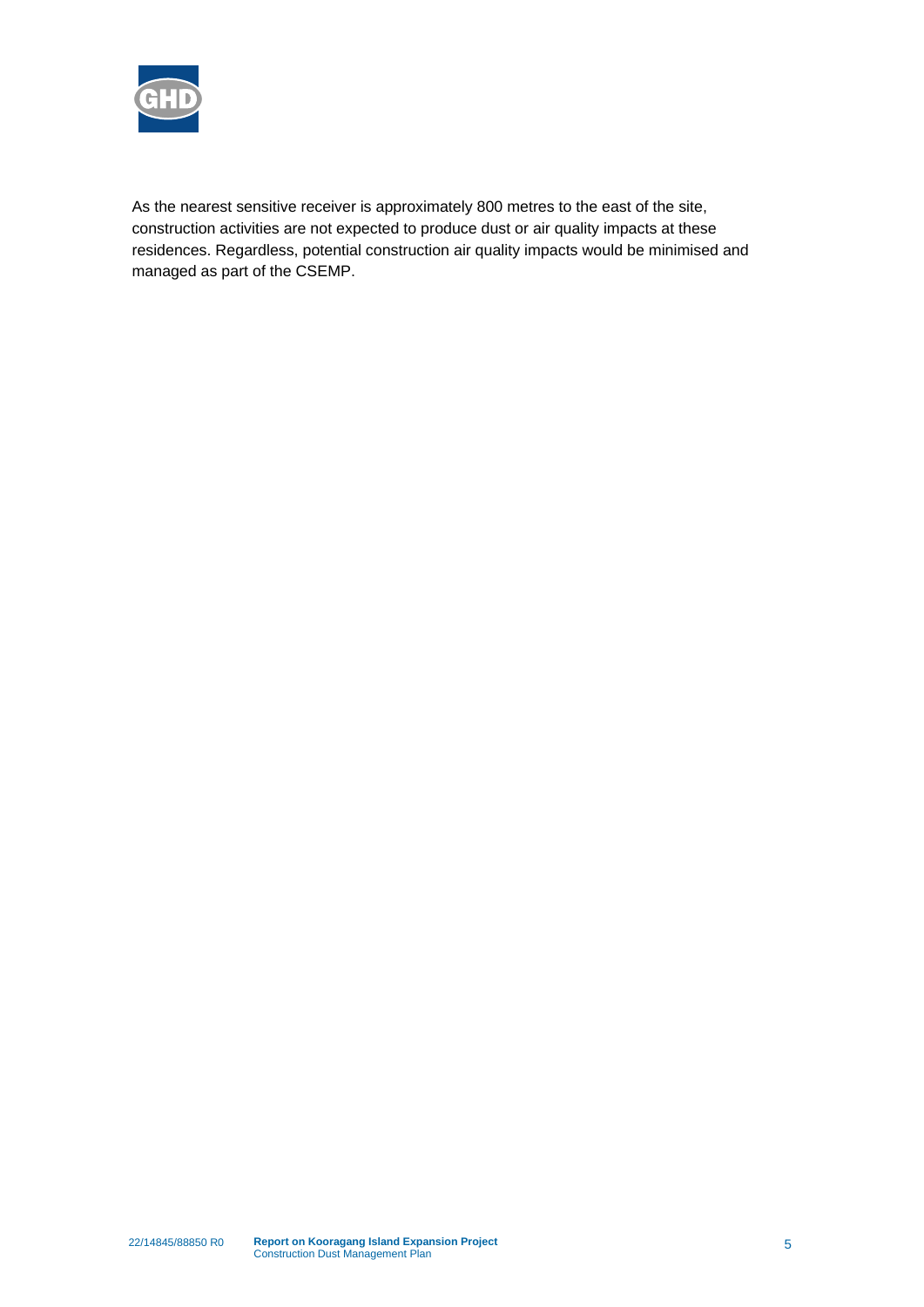

# 3. Roles and Responsibilities

The personnel responsible for the implementation of this plan, to ensure compliance with regulatory requirements and for safe and effective management of construction air quality specified in [Table 3-1](#page-8-0).

<span id="page-8-0"></span>

| Table 3-1 |  |  |  |  | <b>Parties Involved in this Plan and Associated Responsibilities</b> |
|-----------|--|--|--|--|----------------------------------------------------------------------|
|-----------|--|--|--|--|----------------------------------------------------------------------|

| <b>Title</b>                                  | <b>Responsibility</b>                                                                                                                               |  |  |
|-----------------------------------------------|-----------------------------------------------------------------------------------------------------------------------------------------------------|--|--|
| Project Manager                               | The Project Manager is responsible for:                                                                                                             |  |  |
|                                               | Reviewing and authorising this plan.                                                                                                                |  |  |
|                                               | Assigning environment responsibilities to the Project<br>Environment Representative.                                                                |  |  |
|                                               | Providing sufficient resources to ensure the CAQMP<br>▶<br>practices are implemented.                                                               |  |  |
|                                               | Continually monitoring of project environment<br>performance to ensure compatibility and continued<br>effectiveness with the policy and objectives. |  |  |
| <b>Project Environment</b><br>Representative. | The Project Environment Representative is responsible<br>for:                                                                                       |  |  |
|                                               | Developing, maintaining and updating this plan.<br>D                                                                                                |  |  |
|                                               | Educating relevant staff and contractors to ensure all<br>are aware of their obligations under this plan.                                           |  |  |
|                                               | Providing specialist advice on air quality management.<br>D                                                                                         |  |  |
|                                               | Undertaking periodic reviews of compliance with this<br>D<br>plan.                                                                                  |  |  |
| <b>Construction Supervisor</b>                | The Construction Supervisor is responsible for:                                                                                                     |  |  |
|                                               | Implementing this plan                                                                                                                              |  |  |
|                                               | Coordinating any activities and investigations required<br>Þ<br>under this plan.                                                                    |  |  |
|                                               | Being a point of contact in relation to construction air<br>D<br>quality issues.                                                                    |  |  |
|                                               | Advising the Project Environment Representative of<br>D<br>any construction air quality issues or community<br>complaints.                          |  |  |
|                                               | Undertaking periodic reviews to ensure implementation<br>D<br>of this plan by the Contractor.                                                       |  |  |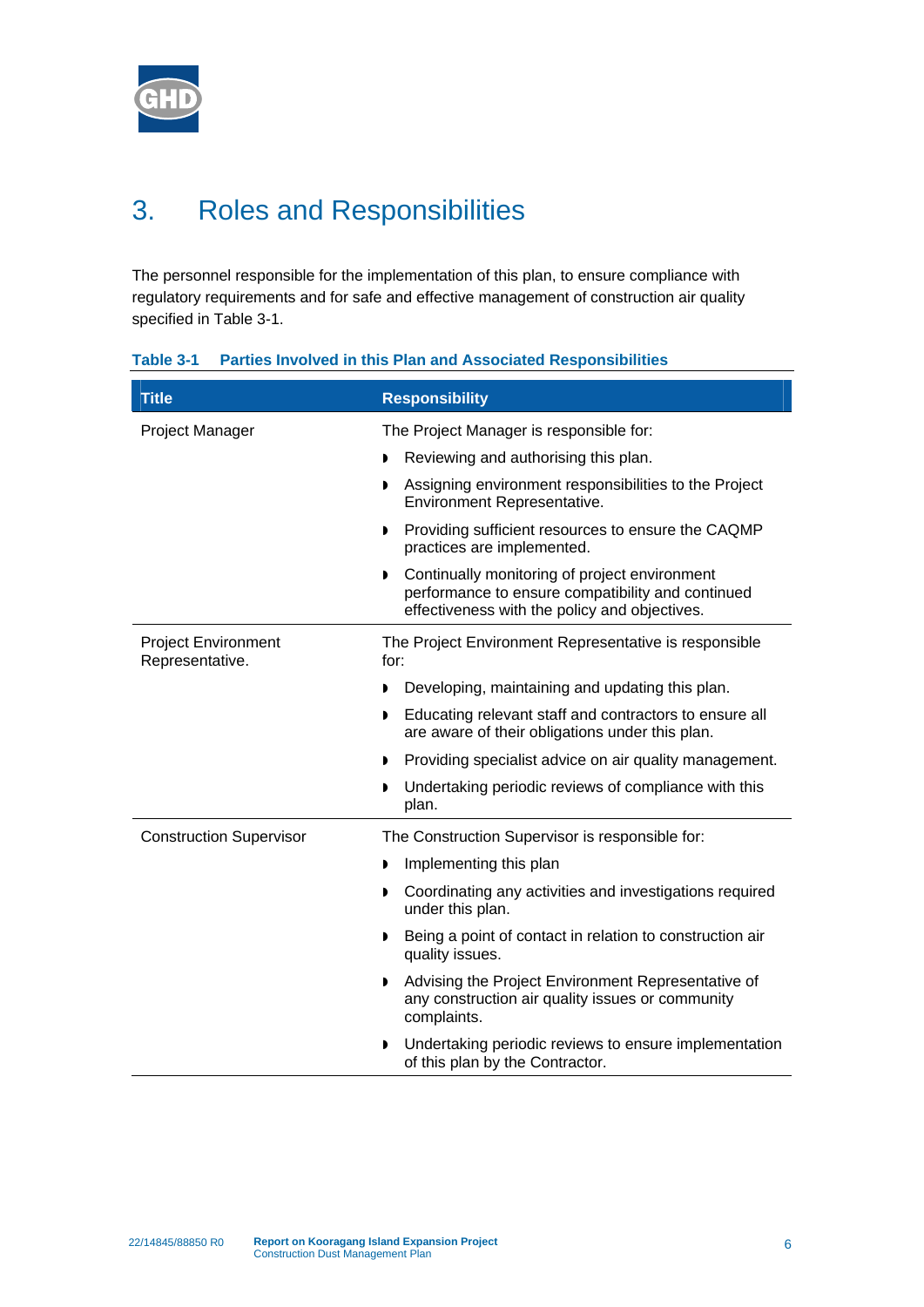

| <b>Title</b>                 | <b>Responsibility</b>                                                                                                                                                       |  |  |
|------------------------------|-----------------------------------------------------------------------------------------------------------------------------------------------------------------------------|--|--|
| <b>Contractor Supervisor</b> | The Contractor Supervisor is responsible for:                                                                                                                               |  |  |
|                              | Implementing this plan<br>D                                                                                                                                                 |  |  |
|                              | Coordinating any activities and investigations required<br>,<br>under this plan.                                                                                            |  |  |
|                              | Ensuring all personnel are aware their obligations in<br>D<br>relation to this plan                                                                                         |  |  |
|                              | Being the first point of contact in relation to<br>D<br>construction air quality issues.                                                                                    |  |  |
|                              | Advising the Project Environment Representative of<br>D<br>any construction air quality issues or community<br>complaints.                                                  |  |  |
|                              | Undertaking periodic reviews to ensure implementation<br>D<br>of this plan.                                                                                                 |  |  |
| Construction personnel       | Other staff and contractors of the proponent are<br>responsible for:                                                                                                        |  |  |
|                              | Being aware of their obligations under this plan.                                                                                                                           |  |  |
|                              | Being aware of the activities in their work area that<br>D<br>could result in air quality impacts and the specific<br>actions required under this plan to minimise impacts. |  |  |
|                              | Immediately informing their supervisor should changes<br>▶<br>to the work plan occur that may result in air quality<br>issues.                                              |  |  |
| <b>Security Personnel</b>    | Security Personnel at the site exit points will be<br>responsible for ensuring:                                                                                             |  |  |
|                              | Loads are covered prior to exiting the site.                                                                                                                                |  |  |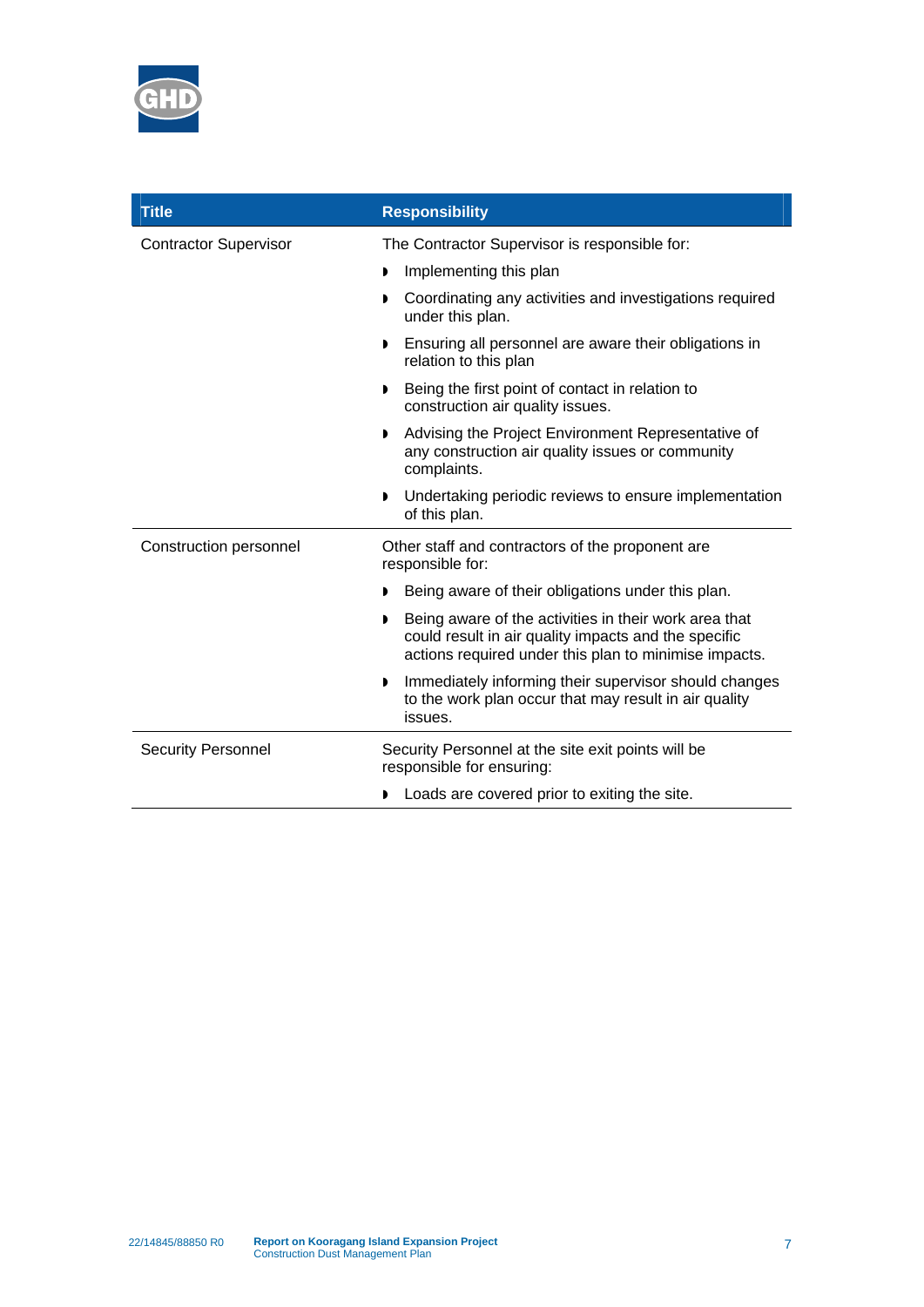

The air quality control program to be implemented for construction operations is outlined in [Table 4-1](#page-10-0) below:

#### <span id="page-10-0"></span>**Table 4-1 Requirements for Control of Air Quality**

| <b>Environmental Management Control</b>                                                                                                                                      | <b>Timing</b> | <b>Responsibility</b>                                          |
|------------------------------------------------------------------------------------------------------------------------------------------------------------------------------|---------------|----------------------------------------------------------------|
| On-site dust suppression measures                                                                                                                                            |               |                                                                |
| Where required, water shall be applied through the use of water carts, sprays, sprinkler<br>systems and/or water cannons to reduce dust from stockpiles, roads or work area. | Construction  | <b>Contractor Supervisor</b>                                   |
| Water spraying equipment shall be available at all times and regularly maintained to<br>enable dust control.                                                                 | Construction  | <b>Contractor Supervisor</b>                                   |
| Water use for dust suppression shall not create run-off that could enter surface water<br>bodies.                                                                            | Construction  | <b>Contractor Supervisor</b>                                   |
| Where possible, construction vehicle traffic will use existing sealed roads or dust<br>suppression measures will be implemented.                                             | Construction  | <b>Contractor Supervisor</b><br><b>Construction Supervisor</b> |
| Disturbed areas will be minimised during construction at all times.                                                                                                          | Construction  | <b>Contractor Supervisor</b><br><b>Construction Supervisor</b> |
| Disturbed areas will be sealed or revegetated as soon as practicable to minimise dust<br>generation.                                                                         | Construction  | <b>Contractor Supervisor</b><br><b>Construction Supervisor</b> |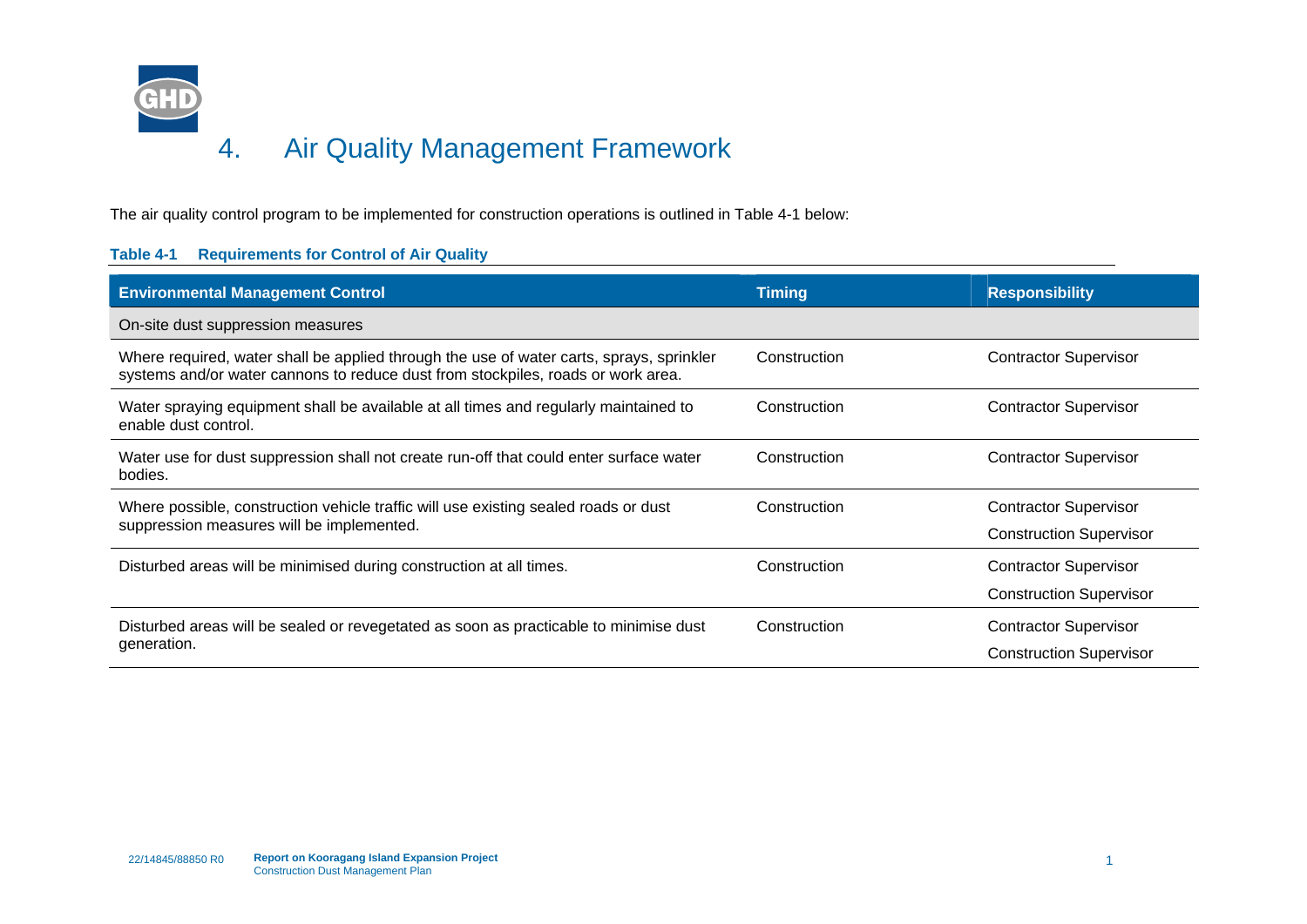

| <b>Environmental Management Control</b>                                                                         | <b>Timing</b> | <b>Responsibility</b>          |
|-----------------------------------------------------------------------------------------------------------------|---------------|--------------------------------|
| <b>Materials Transport</b>                                                                                      |               |                                |
| Loads will be covered when transporting material off-site.                                                      | Construction  | <b>Contractor Supervisor</b>   |
| Vehicles will be inspected prior to exiting the site to ensure they have been covered.                          | Construction  | <b>Security Personnel</b>      |
| Where there is material build-up, trucks associated with the project will wash down tyres<br>when leaving site. | Construction  | <b>Contractor Supervisor</b>   |
| Speed restriction will be utilised to minimise dust generation on-site. The site speed limit                    | Construction  | <b>Contractor Supervisor</b>   |
| of 15km/h on site will be adhered to.                                                                           |               | <b>Construction Supervisor</b> |
| Where required, internal roads and exit points will be swept to control the accumulation of                     | Construction  | <b>Contractor Supervisor</b>   |
| dust generating material.                                                                                       |               | <b>Construction Supervisor</b> |
| Tailgates of all trucks leaving the premises will be securely fixed to prevent loss of<br>materials.            | Construction  | <b>Contractor Supervisor</b>   |
| Where material is deposited on an offsite road, the material will be cleaned up                                 | Construction  | <b>Contractor Supervisor</b>   |
| immediately.                                                                                                    |               | <b>Construction Supervisor</b> |
| Stockpiles                                                                                                      |               |                                |
| Stockpiles locations will be planned to minimise the number of affected areas.                                  | Construction  | <b>Contractor Supervisor</b>   |
|                                                                                                                 |               | <b>Construction Supervisor</b> |
| Stockpiles will be managed to minimise dust generation, including water spraying,                               | Construction  | <b>Contractor Supervisor</b>   |
| covering or temporary seeding as necessary.                                                                     |               | <b>Construction Supervisor</b> |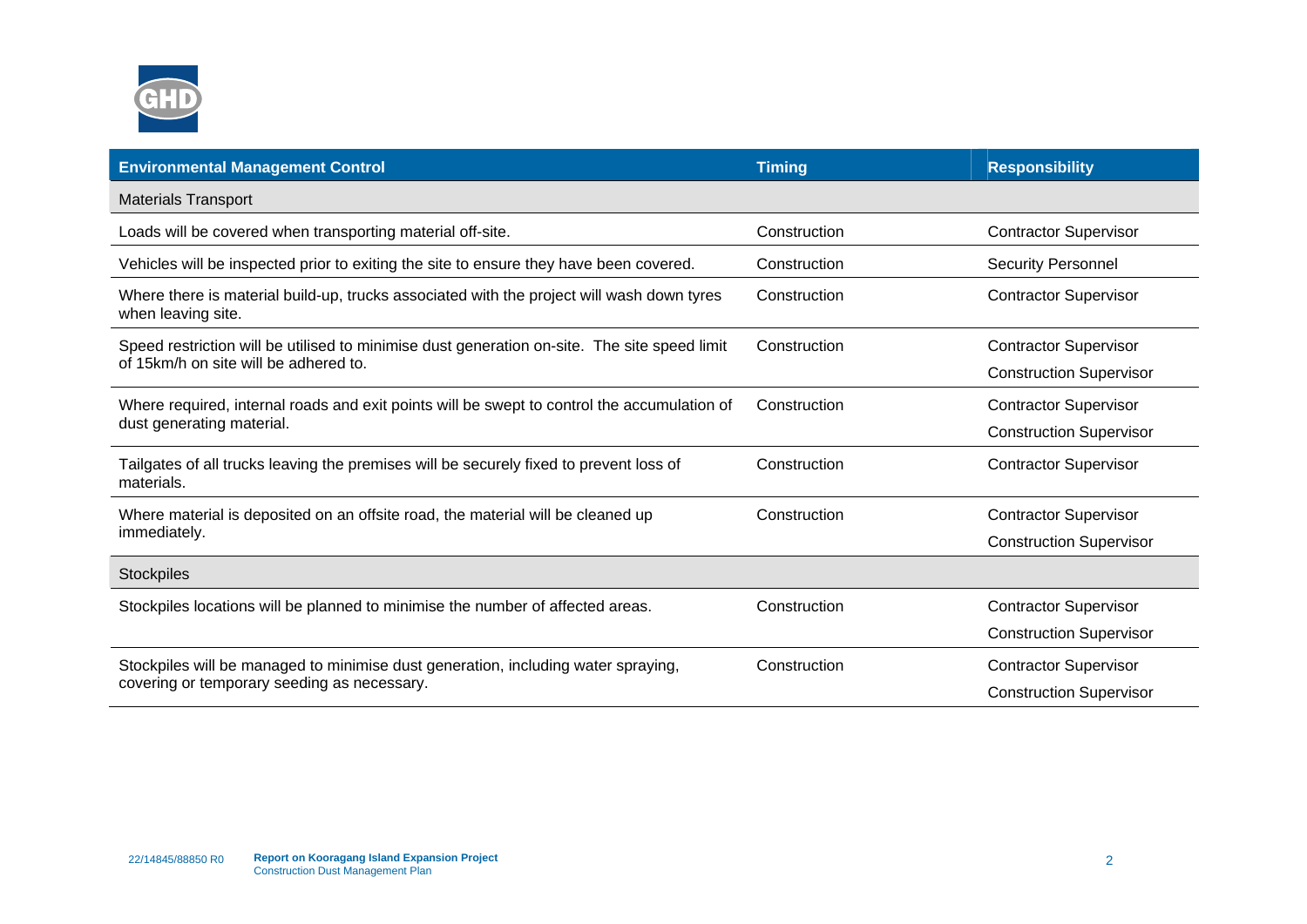

| <b>Environmental Management Control</b>                                                                                                                                                                      | <b>Timing</b> | <b>Responsibility</b>                          |
|--------------------------------------------------------------------------------------------------------------------------------------------------------------------------------------------------------------|---------------|------------------------------------------------|
| Contingencies in event of dust generation                                                                                                                                                                    |               |                                                |
| Weather forecasts will be obtained during working days to provide adequate warning of                                                                                                                        | Construction  | <b>Contractor Supervisor</b>                   |
| likely strong winds to assist with management of wind blown dust. The existing site<br>weather station will be used to provide additional site information to assist in the<br>management of dust generation |               | <b>Project Environmental</b><br>Representative |
| In the event of excessive dust generation the following measures are to be implemented,                                                                                                                      | Construction  | <b>Contractor Supervisor</b>                   |
| including where appropriate:                                                                                                                                                                                 |               | <b>Construction Supervisor</b>                 |
| Increased use of water sprays.                                                                                                                                                                               |               |                                                |
| Reduction of speed on roads.                                                                                                                                                                                 |               |                                                |
| Halting of work in the area generating the dust until effective dust control measures can<br>be applied.                                                                                                     |               |                                                |
| <b>General Air Quality Controls</b>                                                                                                                                                                          |               |                                                |
| All construction vehicles and machinery will be operated and maintained in accordance                                                                                                                        | Construction  | <b>Contractor Supervisor</b>                   |
| with the manufacturers' guidelines in relation to exhaust emissions.                                                                                                                                         |               | <b>Construction Supervisor</b>                 |
| Excessively smoky vehicles will be removed from site.                                                                                                                                                        | Construction  | <b>Contractor Supervisor</b>                   |
|                                                                                                                                                                                                              |               | <b>Construction Supervisor</b>                 |
| Where possible, no plant or equipment will be left idling.                                                                                                                                                   | Construction  | <b>Contractor Supervisor</b>                   |
|                                                                                                                                                                                                              |               |                                                |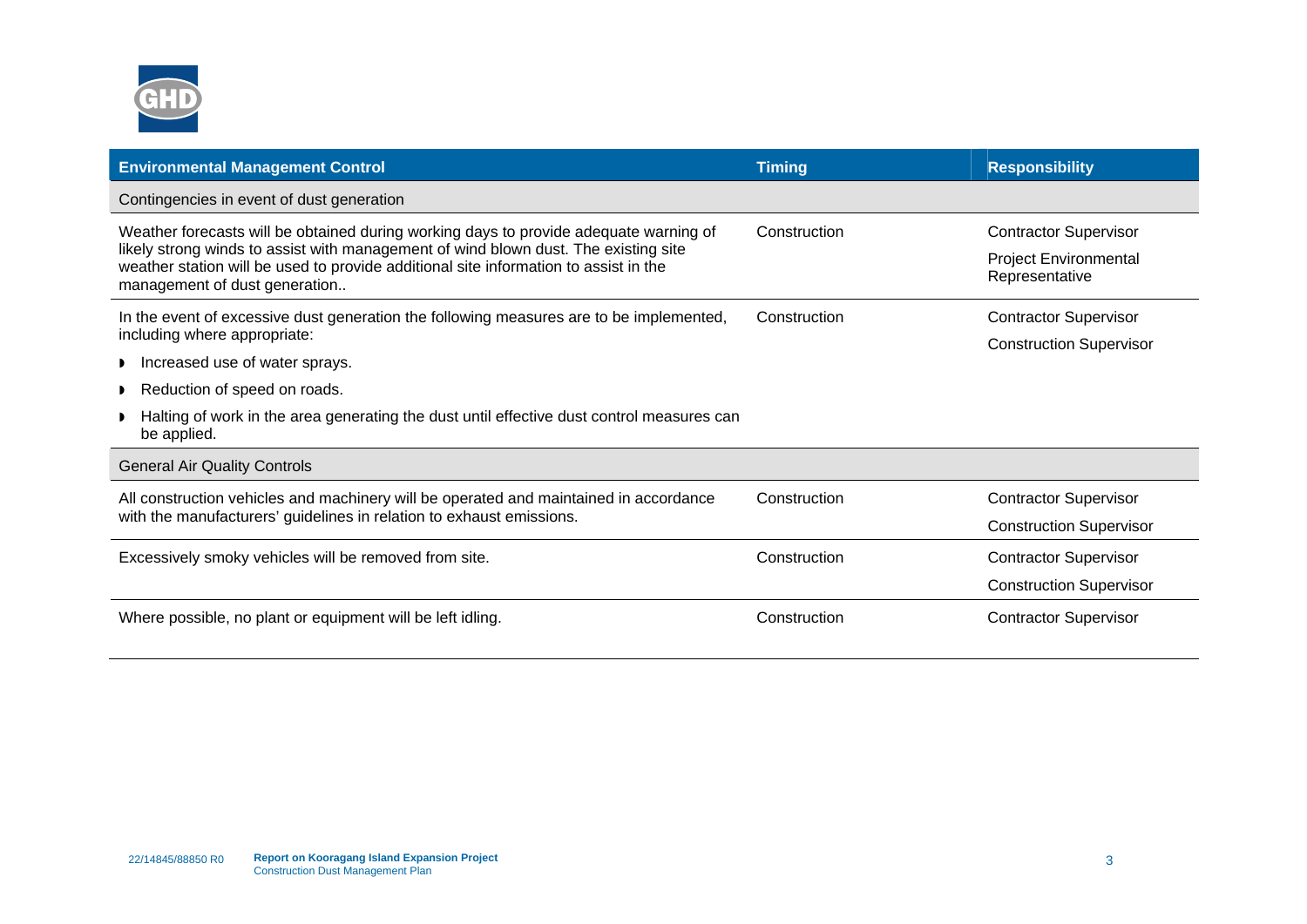

# 5. Monitoring and Reporting

| Table 5-1<br><b>Monitoring and Reporting Commitments</b>                      |                                |  |  |  |
|-------------------------------------------------------------------------------|--------------------------------|--|--|--|
| <b>Monitoring and Reporting Commitments</b><br><b>Responsibility</b>          |                                |  |  |  |
| Daily inspection of the construction site to ensure ongoing compliance with   | <b>Contractor Supervisor</b>   |  |  |  |
| the mitigation measures.                                                      | <b>Construction Supervisor</b> |  |  |  |
| Regular inspection of the construction site to ensure ongoing compliance      | <b>Project Environment</b>     |  |  |  |
| with the mitigation measures.                                                 | Representative                 |  |  |  |
| Regular review of results from the air quality monitoring station at Stockton | <b>Project Environment</b>     |  |  |  |
| will be undertaken to assess the effectiveness of the controls.               | Representative                 |  |  |  |
| Review to confirm the effectiveness of any recommended corrective             | <b>Project Environment</b>     |  |  |  |
| actions resulting from a complaint.                                           | Representative                 |  |  |  |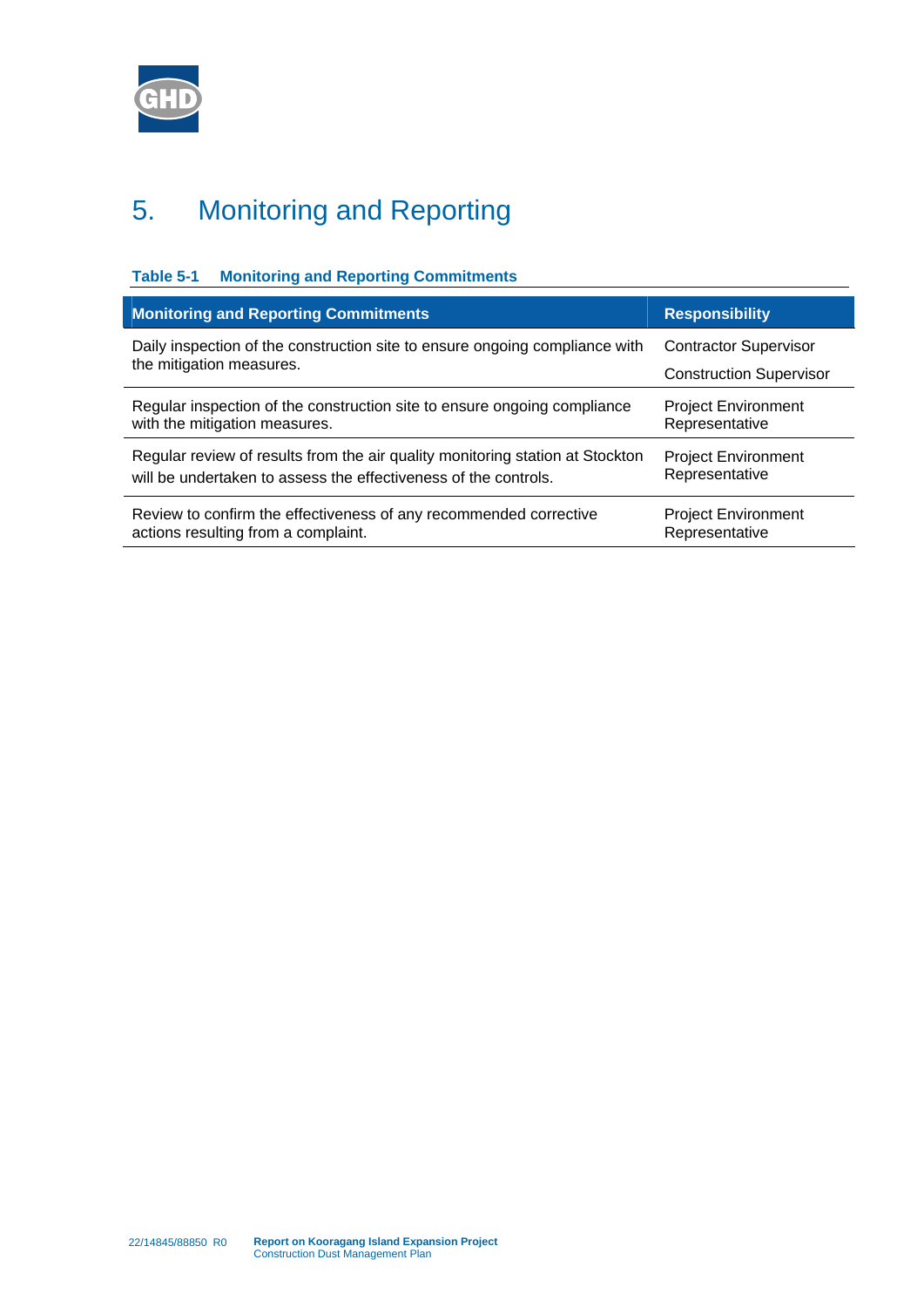

## 6. References

AECOM (2009), Proposed Ammonium Nitrate Facility Expansion, Environmental Assessment, prepared for Orica Australia Pty Ltd.

Department of Planning (2009), Project Approval, Orica Proposed Ammonium Nitrate Expansion Project.

DECC Approved Methods for the Modelling and Assessment of Air Pollutants in New South Wales (2005).

DECC Approved Methods for the Sampling and Analysis of Air Pollutants in New South Wales (2007).

DECC Assessment and Management of Odour from Stationary Sources in New South Wales (2006).